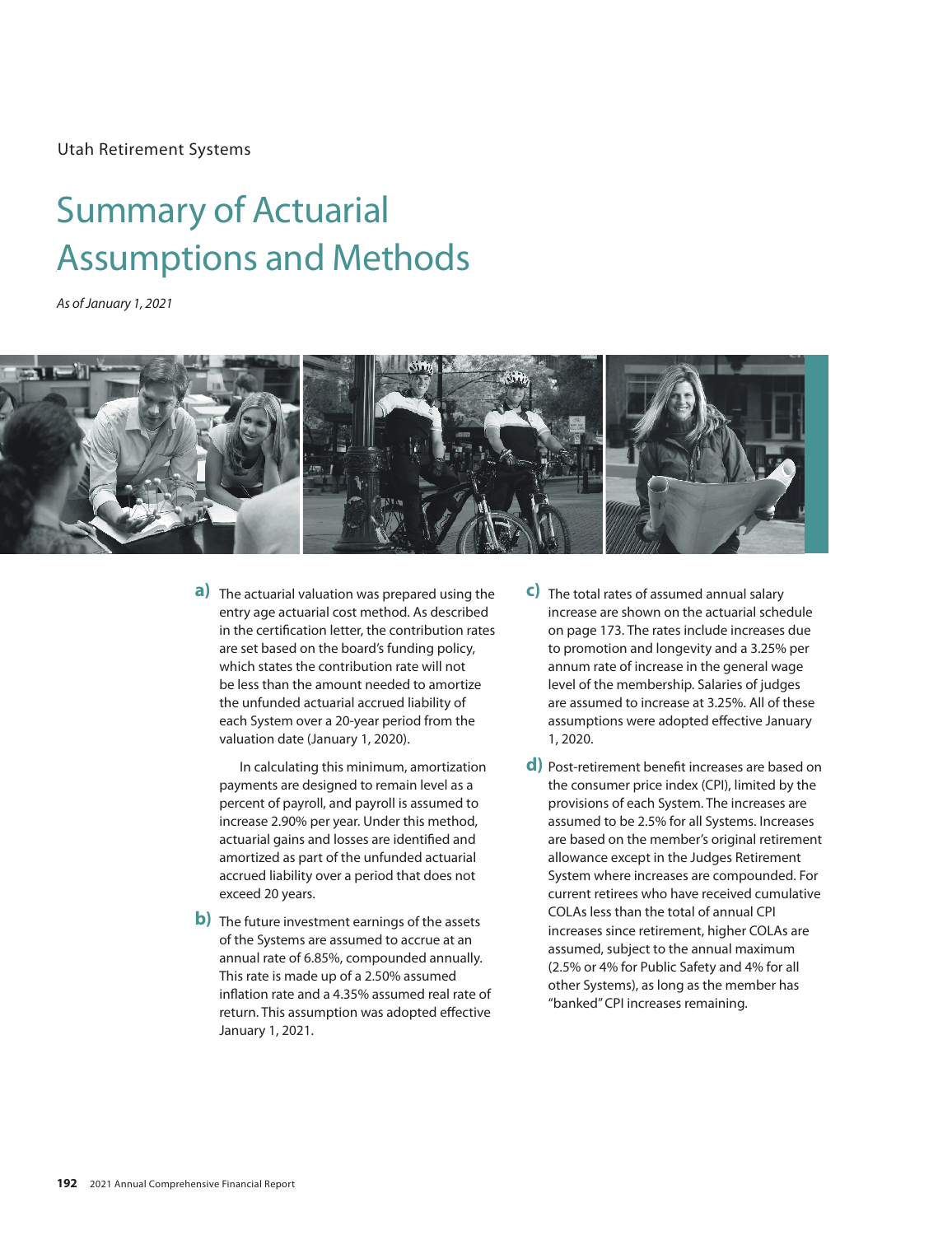*As of January 1, 2020*

**5)** Tables of mortality rates for male members **e)** retired for service and beneficiaries were developed from actual experience of URS retirees. Mortality rates for female members retired for service and beneficiaries were developed from actual experience of the URS retirees.

The mortality basis is adjusted based upon the member's class and gender as shown to the right. These base rates are adjusted for future improvement in mortality using 80% of the ultimate rates from the published MP-2019 mortality improvement scale projected from the year 2020. All of these rates were adopted effective January 1, 2020. Mortality rates for active members use the PUB-2010 Employees Mortality Table for public employees, teachers, and public safety members, as applicable for each member's employee group. The assumptions were adopted effective January 1, 2020.

#### **W** Retired Member Mortality

**Class of Member**

| <b>Educators and Judges</b>                         |                 |
|-----------------------------------------------------|-----------------|
| Men                                                 | 2020URSM (90%)  |
| Women                                               | 2020URSF (90%)  |
| <b>Public Safety and Firefighters</b>               |                 |
| Men                                                 | 2020URSM (110%) |
| Women                                               | 2020URSF (110%) |
| <b>Local Government, Public</b><br><b>Employees</b> |                 |
| Men                                                 | 2020URSM (110%) |
| Women                                               | 2020URSF (110%) |

*2020URSM = Constructed Mortality table based on actual experience of male URS retirees multiplied by given percentage*

*2020URSF = Constructed Mortality table based on actual experience of female URS retirees multiplied by given percentage*

**6)** Mortality among disabled members is based **f)**on 115% of the PUB-2010 Disabled Retiree Table for general employees for males, and 125% of the PUB-2010 Disabled Retiree Table for general employees for females. The rates for males and females are also adjusted for

future improvement in mortality using 80% of the ultimate rates from the published MP-2019 mortality scale from the year 2010.

**7)** Other demographic assumptions regarding **g)** retirement, mortality, disablement, and termination from employment are illustrated in the following actuarial schedules.

The retirement assumptions illustrated for the Noncontributory and Contributory Retirement Systems (and the Tier 2 Public Employees Retirement System) are for members eligible for unreduced retirement benefits. The retirement assumptions illustrated for the Public Safety, Firefighters, and Judges Retirement Systems are for members of the Systems who are eligible to retire with 30 years of service (35 years of service for Tier 2). For public employees the rates vary by age and eligibility for reduced or unreduced retirement. For Public Safety, Firefighters, and Judges the rates vary by age and service groupings.

Rates of assumed termination from employment are assumed to vary by years of service. All terminating members who are not eligible for vested benefits are assumed to withdraw their contributions immediately. Vested members are assumed to withdraw their contributions and forfeit the right to further benefits at the rates illustrated.

- **h**) The Retirement Board uses the expected rate of return method for calculating the actuarial value of assets. This method is based on the total earnings of the co-mingled investments and spreads the excess/shortfall of actual investment returns over or under the expected return over five years. One-fifth of the excess/ shortfall is recognized each year. The actuarial values of assets under this method were calculated and reported to us by the Systems' staff.
- **i**) All of the demographic assumptions were renewed or adopted by the Retirement Board in 2020 and the investment return assumption was adopted by the Board in 2021, all as recommended by the actuary. The assumptions for Tier 2 members are the same as the Tier 1 members, except for retirement rates.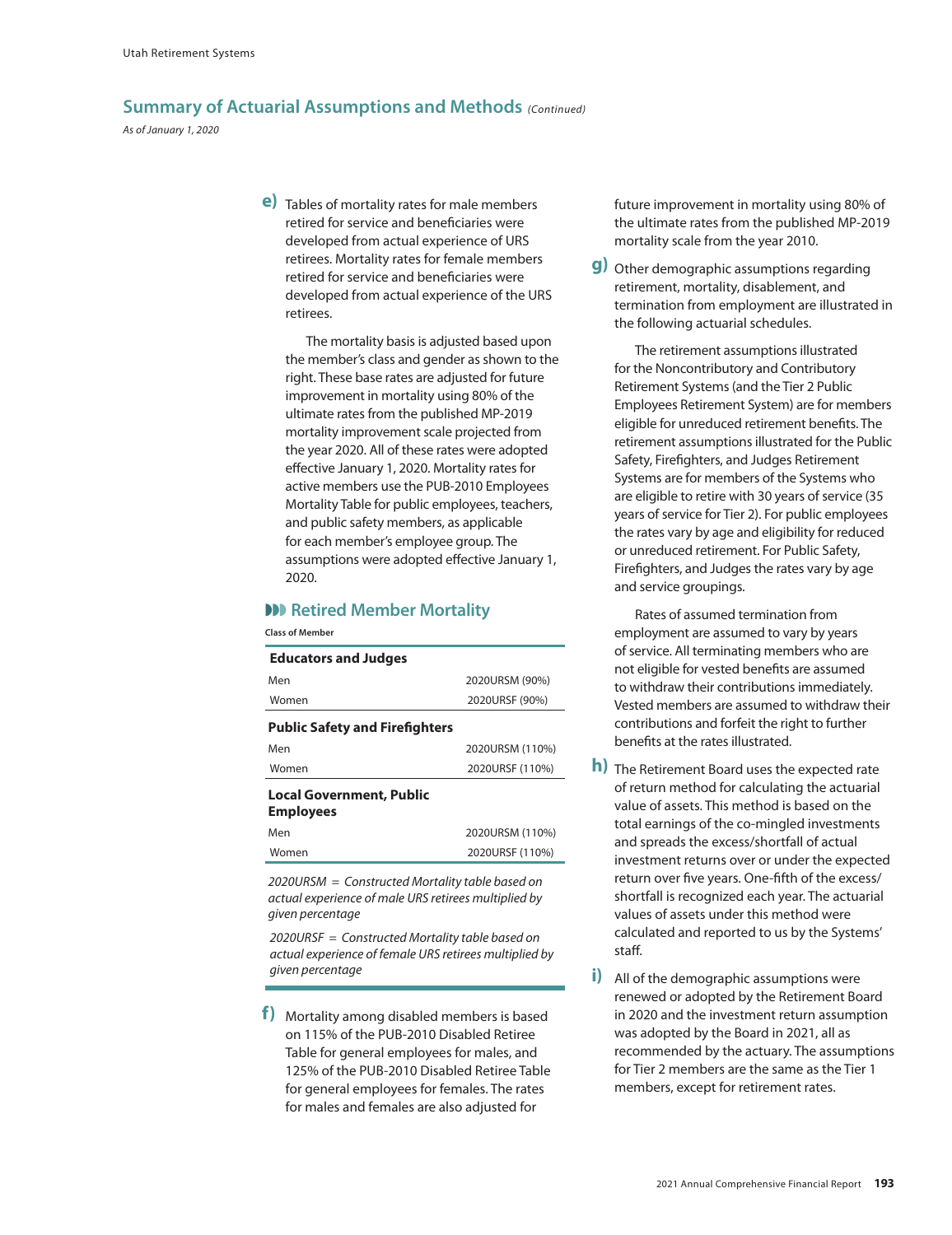*as of January 1, 2021*

|                           |                                     |                  |                                  |                               |                  |                                  | Percent Retiring Within Next Year Among Active Members |                    |
|---------------------------|-------------------------------------|------------------|----------------------------------|-------------------------------|------------------|----------------------------------|--------------------------------------------------------|--------------------|
|                           |                                     |                  |                                  |                               |                  |                                  | <b>Eligible for Retirement</b>                         |                    |
|                           |                                     |                  |                                  | Male                          |                  |                                  | Female                                                 | Governors          |
|                           |                                     |                  | <b>State and School Division</b> | Local                         |                  | <b>State and School Division</b> | Local                                                  | and<br>Legislators |
|                           | Retirement<br>Age<br>50<br>51<br>52 | <b>Educators</b> | Public<br><b>Employees</b>       | Government<br><b>Division</b> | <b>Educators</b> | Public<br><b>Employees</b>       | Government<br><b>Division</b>                          | Retirement<br>Plan |
| <b>Tier 1</b>             |                                     | 20.00 %          | 15.00 %                          | 15.00 %                       | 30.00 %          | 17.00 %                          | 12.00 %                                                | 0.00%              |
| <b>Noncontributory</b>    |                                     | 20.00            | 15.00                            | 15.00                         | 30.00            | 16.00                            | 12.00                                                  | 0.00               |
| and Contributory          |                                     | 20.00            | 15.00                            | 15.00                         | 30.00            | 16.00                            | 12.00                                                  | 0.00               |
| <b>Retirement Systems</b> | 53                                  | 20.00            | 15.00                            | 15.00                         | 14.00            | 16.00                            | 12.00                                                  | 0.00               |
| Adopted January 1, 2020   | 54                                  | 15.00            | 15.00                            | 15.00                         | 14.00            | 16.00                            | 12.00                                                  | 0.00               |
|                           | 55                                  | 15.00            | 16.00                            | 15.00                         | 14.00            | 16.00                            | 15.00                                                  | 0.00               |
|                           | 56                                  | 15.00            | 16.00                            | 15.00                         | 18.00            | 16.00                            | 15.00                                                  | 0.00               |
|                           | 57                                  | 15.00            | 16.00                            | 15.00                         | 18.00            | 16.00                            | 15.00                                                  | 0.00               |
|                           | 58                                  | 15.00            | 16.00                            | 15.00                         | 18.00            | 20.00                            | 15.00                                                  | 0.00               |
|                           | 59                                  | 15.00            | 16.00                            | 15.00                         | 18.00            | 20.00                            | 20.00                                                  | 0.00               |
|                           | 60                                  | 23.00            | 20.00                            | 20.00                         | 30.00            | 25.00                            | 20.00                                                  | 0.00               |
|                           | 61                                  | 23.00            | 20.00                            | 20.00                         | 30.00            | 25.00                            | 20.00                                                  | 0.00               |
|                           | 62                                  | 33.00            | 30.00                            | 23.00                         | 35.00            | 33.00                            | 28.00                                                  | 100.00             |
|                           | 63                                  | 33.00            | 30.00                            | 23.00                         | 35.00            | 33.00                            | 28.00                                                  | 100.00             |
|                           | 64                                  | 33.00            | 30.00                            | 23.00                         | 35.00            | 33.00                            | 28.00                                                  | 100.00             |
|                           | 65                                  | 33.00            | 22.00                            | 23.00                         | 35.00            | 28.00                            | 28.00                                                  | 100.00             |
|                           | 66                                  | 33.00            | 22.00                            | 23.00                         | 35.00            | 28.00                            | 28.00                                                  | 100.00             |
|                           | 67                                  | 30.00            | 22.00                            | 22.00                         | 35.00            | 28.00                            | 28.00                                                  | 100.00             |
|                           | 68                                  | 30.00            | 22.00                            | 22.00                         | 28.00            | 22.00                            | 28.00                                                  | 100.00             |
|                           | 69                                  | 25.00            | 22.00                            | 22.00                         | 28.00            | 22.00                            | 28.00                                                  | 100.00             |
|                           | 70                                  | 20.00            | 22.00                            | 22.00                         | 28.00            | 22.00                            | 30.00                                                  | 100.00             |
|                           | 71                                  | 20.00            | 22.00                            | 22.00                         | 28.00            | 22.00                            | 30.00                                                  | 100.00             |
|                           | 72                                  | 20.00            | 22.00                            | 22.00                         | 28.00            | 22.00                            | 30.00                                                  | 100.00             |
|                           | 73                                  | 20.00            | 22.00                            | 22.00                         | 28.00            | 22.00                            | 25.00                                                  | 100.00             |
|                           | 74                                  | 20.00            | 22.00                            | 22.00                         | 28.00            | 22.00                            | 25.00                                                  | 100.00             |
|                           | 75                                  | 100.00           | 100.00                           | 100.00                        | 100.00           | 100.00                           | 100.00                                                 | 100.00             |

|                                                   |                   |                |                   |                |                   |                  |                   |                |                   |                |                   | Percent Retiring Within Next Year Among Active Members Eligible for Retirement |
|---------------------------------------------------|-------------------|----------------|-------------------|----------------|-------------------|------------------|-------------------|----------------|-------------------|----------------|-------------------|--------------------------------------------------------------------------------|
|                                                   | Retirement<br>Age |                | Retirement<br>Age |                | Retirement<br>Age |                  | Retirement<br>Age |                | Retirement<br>Age |                | Retirement<br>Age |                                                                                |
| Tier 1                                            | 45                | 15.00 %        | 50                | 15.00 %        | 55                | 15.00 %<br>15.00 | 59                | 20.00 %        | 63                | 30.00%         | 67                | 50.00 %                                                                        |
| <b>Public Safety</b><br><b>Retirement Systems</b> | 46<br>47          | 15.00<br>15.00 | 51<br>52          | 15.00<br>15.00 | 56<br>57          | 15.00            | 60<br>61          | 20.00<br>20.00 | 64<br>65          | 30.00<br>30.00 | 68<br>69          | 50.00<br>50.00                                                                 |
| Adopted January 1, 2020                           | 48<br>49          | 15.00<br>5.00  | 53<br>54          | 15.00<br>5.00  | 58                | 15.00            | 62                | 30.00          | 66                | 40.00          | 70                | 100.00                                                                         |

|                           |                   |         |                   |         |                   |         |                   |         |                   |         |                   | Percent Retiring Within Next Year Among Active Members Eligible for Retirement |
|---------------------------|-------------------|---------|-------------------|---------|-------------------|---------|-------------------|---------|-------------------|---------|-------------------|--------------------------------------------------------------------------------|
|                           | Retirement<br>Age |         | Retirement<br>Age |         | Retirement<br>Age |         | Retirement<br>Age |         | Retirement<br>Age |         | Retirement<br>Age |                                                                                |
| Tier 1                    | 45                | 15.00 % | 50                | 15.00 % | 55                | 15.00 % | 59                | 20.00 % | 63                | 25.00 % | 67                | 50.00 %                                                                        |
| <b>Firefighters</b>       | 46                | 15.00   | 51                | 5.00    | 56                | 15.00   | 60                | 20.00   | 64                | 25.00   | 68                | 50.00                                                                          |
| <b>Retirement Systems</b> | 47                | 15.00   | 52                | 5.00    | 57                | 15.00   | 61                | 20.00   | 65                | 50.00   | 69                | 50.00                                                                          |
| Adopted January 1, 2020   | 48                | 5.00    | 53                | 5.00    | 58                | 20.00   | 62                | 25.00   | 66                | 50.00   | 70                | 100.00                                                                         |
|                           | 49                | 15.00   | 54                | 5.00    |                   |         |                   |         |                   |         |                   |                                                                                |

|                           |                   |         |                   |         |                   |         |                   |        |                   |         |                   | Percent Retiring Within Next Year Among Active Members Eligible for Retirement |
|---------------------------|-------------------|---------|-------------------|---------|-------------------|---------|-------------------|--------|-------------------|---------|-------------------|--------------------------------------------------------------------------------|
|                           | Retirement<br>Age |         | Retirement<br>Age |         | Retirement<br>Age |         | Retirement<br>Age |        | Retirement<br>Age |         | Retirement<br>Age |                                                                                |
| <b>Judges</b>             | 45                | 10.00 % | 50                | 10.00 % | 55                | 10.00 % | 59                | 10.00% | 63                | 10.00 % | 67                | 25.00 %                                                                        |
| <b>Retirement Systems</b> | 46                | 10.00   | 51                | 10.00   | 56                | 10.00   | 60                | 10.00  | 64                | 20.00   | 68                | 25.00                                                                          |
| Adopted January 1, 2020   | 47                | 10.00   | 52                | 10.00   | 57                | 10.00   | 61                | 10.00  | 65                | 20.00   | 69                | 25.00                                                                          |
|                           | 48                | 10.00   | 53                | 10.00   | 58                | 10.00   | 62                | 10.00  | 66                | 25.00   | 70                | 100.00                                                                         |
|                           | 49                | 10.00   | 54                | 10.00   |                   |         |                   |        |                   |         |                   |                                                                                |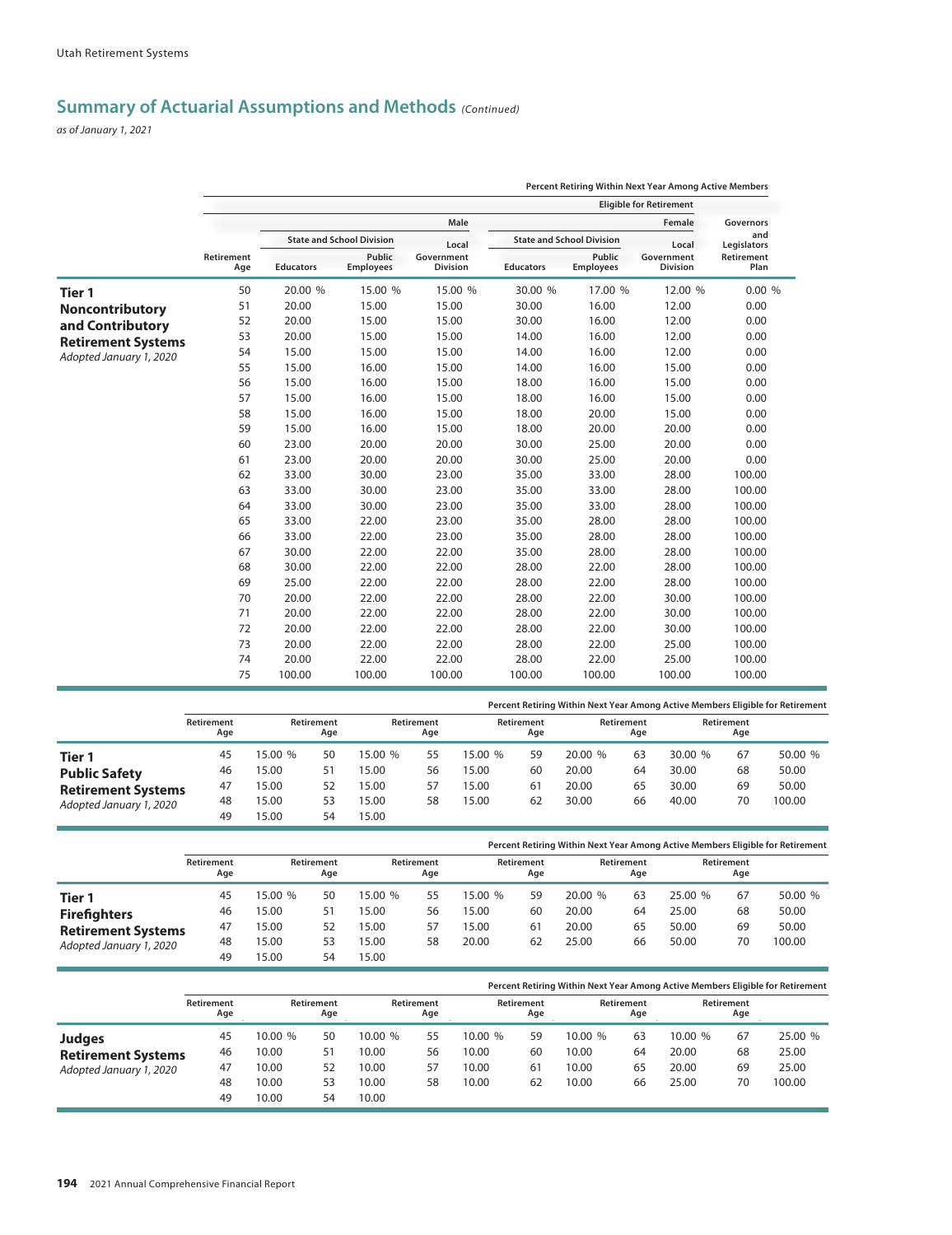*as of January 1, 2021*

|                          |                   |                  |                                  |                               | Percent Retiring Within Next Year Among Active Members |                                  |                                |
|--------------------------|-------------------|------------------|----------------------------------|-------------------------------|--------------------------------------------------------|----------------------------------|--------------------------------|
|                          |                   |                  |                                  |                               |                                                        |                                  | <b>Eligible for Retirement</b> |
|                          |                   |                  |                                  | Male                          |                                                        |                                  | Female                         |
|                          |                   |                  | <b>State and School Division</b> | Local                         |                                                        | <b>State and School Division</b> | Local                          |
|                          | Retirement<br>Age | <b>Educators</b> | Public<br><b>Employees</b>       | Government<br><b>Division</b> | <b>Educators</b>                                       | Public<br><b>Employees</b>       | Government<br><b>Division</b>  |
| <b>Tier 2</b>            | 50                | 20.00 %          | 15.00 %                          | 15.00 %                       | 30.00 %                                                | 17.00 %                          | 12.00 %                        |
| <b>Public Employees</b>  | 51                | 20.00            | 15.00                            | 15.00                         | 30.00                                                  | 16.00                            | 12.00                          |
| <b>Retirement System</b> | 52                | 20.00            | 15.00                            | 15.00                         | 30.00                                                  | 16.00                            | 12.00                          |
| Adopted January 1, 2020  | 53                | 20.00            | 15.00                            | 15.00                         | 14.00                                                  | 16.00                            | 12.00                          |
|                          | 54                | 15.00            | 15.00                            | 15.00                         | 14.00                                                  | 16.00                            | 12.00                          |
|                          | 55                | 15.00            | 16.00                            | 15.00                         | 14.00                                                  | 16.00                            | 15.00                          |
|                          | 56                | 15.00            | 16.00                            | 15.00                         | 18.00                                                  | 16.00                            | 15.00                          |
|                          | 57                | 15.00            | 16.00                            | 15.00                         | 18.00                                                  | 16.00                            | 15.00                          |
|                          | 58                | 15.00            | 16.00                            | 15.00                         | 18.00                                                  | 20.00                            | 15.00                          |
|                          | 59                | 15.00            | 16.00                            | 15.00                         | 18.00                                                  | 20.00                            | 20.00                          |
|                          | 60                | 23.00            | 20.00                            | 20.00                         | 30.00                                                  | 25.00                            | 20.00                          |
|                          | 61                | 23.00            | 20.00                            | 20.00                         | 30.00                                                  | 25.00                            | 20.00                          |
|                          | 62                | 33.00            | 30.00                            | 23.00                         | 35.00                                                  | 33.00                            | 28.00                          |
|                          | 63                | 33.00            | 30.00                            | 23.00                         | 35.00                                                  | 33.00                            | 28.00                          |
|                          | 64                | 33.00            | 30.00                            | 23.00                         | 35.00                                                  | 33.00                            | 28.00                          |
|                          | 65                | 33.00            | 22.00                            | 23.00                         | 35.00                                                  | 28.00                            | 28.00                          |
|                          | 66                | 33.00            | 22.00                            | 23.00                         | 35.00                                                  | 28.00                            | 28.00                          |
|                          | 67                | 30.00            | 22.00                            | 22.00                         | 35.00                                                  | 28.00                            | 28.00                          |
|                          | 68                | 30.00            | 22.00                            | 22.00                         | 28.00                                                  | 22.00                            | 28.00                          |
|                          | 69                | 25.00            | 22.00                            | 22.00                         | 28.00                                                  | 22.00                            | 28.00                          |
|                          | 70                | 20.00            | 22.00                            | 22.00                         | 28.00                                                  | 22.00                            | 30.00                          |
|                          | 71                | 20.00            | 22.00                            | 22.00                         | 28.00                                                  | 22.00                            | 30.00                          |
|                          | 72                | 20.00            | 22.00                            | 22.00                         | 28.00                                                  | 22.00                            | 30.00                          |
|                          | 73                | 20.00            | 22.00                            | 22.00                         | 28.00                                                  | 22.00                            | 25.00                          |
|                          | 74                | 20.00            | 22.00                            | 22.00                         | 28.00                                                  | 22.00                            | 25.00                          |
|                          | 75                | 100.00           | 100.00                           | 100.00                        | 100.00                                                 | 100.00                           | 100.00                         |

Retirement rates at the age the member is first eligible for an unreduced retirement benefit prior to age 65 is increased by 30%.

| Tier 2                                  |                   |         |                   |         |                   |         |                   | Percent Retiring Within Next Year Among Active Members Eligible for Retirement |                   |         |                   |         |
|-----------------------------------------|-------------------|---------|-------------------|---------|-------------------|---------|-------------------|--------------------------------------------------------------------------------|-------------------|---------|-------------------|---------|
| <b>Public Safety</b><br>and Firefighter | Retirement<br>Age |         | Retirement<br>Age |         | Retirement<br>Age |         | Retirement<br>Age |                                                                                | Retirement<br>Age |         | Retirement<br>Age |         |
| <b>Retirement System</b>                | 45                | 15.00 % | 50.               | 15.00 % | 55                | 15.00 % | 59                | 20.00 %                                                                        | 63                | 30.00 % | 67                | 50.00 % |
|                                         | 46                | 15.00   | 51                | 15.00   | 56                | 15.00   | 60                | 20.00                                                                          | 64                | 30.00   | 68                | 50.00   |
| <b>Public Safety</b>                    | 47                | 15.00   | 52.               | 15.00   | 57                | 15.00   | 61                | 20.00                                                                          | 65                | 30.00   | 69                | 50.00   |
| Adopted January 1, 2020                 | 48                | 15.00   | 53.               | 15.00   | 58                | 15.00   | 62                | 30.00                                                                          | 66                | 40.00   | 70                | 100.00  |
|                                         | 49                | 15.00   | 54                | 15.00   |                   |         |                   |                                                                                |                   |         |                   |         |

Retirement rates at the age the member is first eligible for an unreduced retirement benefit prior to age 65 is increased by 10%.

|                                                                                                                                   |                   |         |                   |         |                   |        | Percent Retiring Within Next Year Among Active Members Eligible for Retirement |        |                   |        |                   |         |
|-----------------------------------------------------------------------------------------------------------------------------------|-------------------|---------|-------------------|---------|-------------------|--------|--------------------------------------------------------------------------------|--------|-------------------|--------|-------------------|---------|
|                                                                                                                                   | Retirement<br>Age |         | Retirement<br>Age |         | Retirement<br>Age |        | Retirement<br>Age                                                              |        | Retirement<br>Age |        | Retirement<br>Age |         |
| <b>Firefighters</b>                                                                                                               | 45                | 15.00 % | 50                | 15.00 % | 55                | 15.00% | 59                                                                             | 20.00% | 63                | 25.00% | 67                | 50.00 % |
| Adopted January 1, 2020                                                                                                           | 46                | 15.00   | 51                | 15.00   | 56                | 15.00  | 60                                                                             | 20.00  | 64                | 25.00  | 68                | 50.00   |
|                                                                                                                                   | 47                | 15.00   | 52                | 15.00   | 57                | 15.00  | 61                                                                             | 20.00  | 65                | 50.00  | 69                | 50.00   |
|                                                                                                                                   | 48                | 15.00   | 53                | 15.00   | 58                | 20.00  | 62                                                                             | 25.00  | 66                | 50.00  | 70                | 100.00  |
|                                                                                                                                   | 49                | 15.00   | 54                | 15.00   |                   |        |                                                                                |        |                   |        |                   |         |
| Retirement rates at the age the member is first eligible for an unreduced retirement benefit prior to age 65 is increased by 10%. |                   |         |                   |         |                   |        |                                                                                |        |                   |        |                   |         |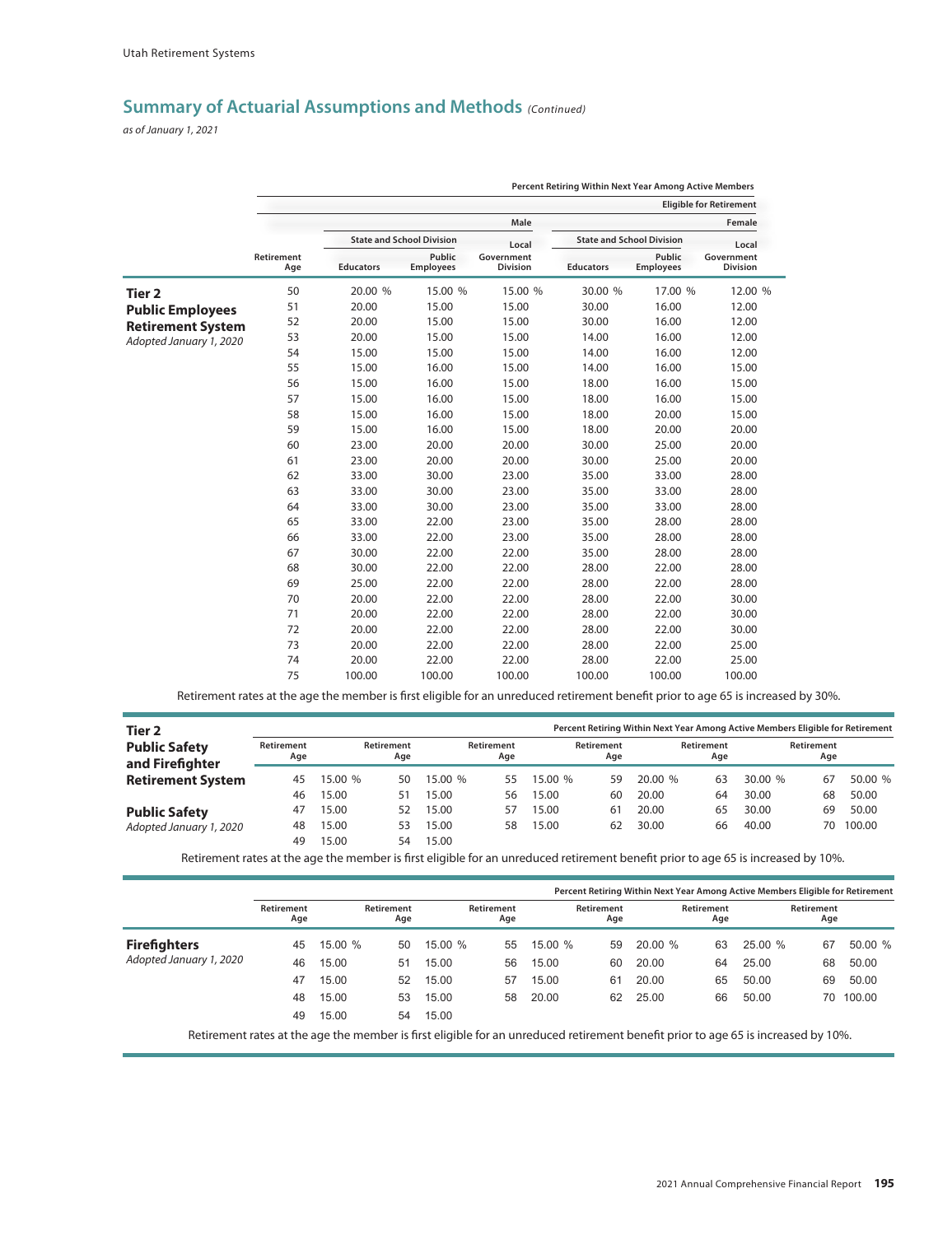*as of January 1, 2021*

|                           |                                                                                                                                                                                                                                                                                                                                      |         |                                  |                               |                                  |                            | Percent Electing a Refund of Contributions Upon Termination While Vested |                    |
|---------------------------|--------------------------------------------------------------------------------------------------------------------------------------------------------------------------------------------------------------------------------------------------------------------------------------------------------------------------------------|---------|----------------------------------|-------------------------------|----------------------------------|----------------------------|--------------------------------------------------------------------------|--------------------|
|                           |                                                                                                                                                                                                                                                                                                                                      |         |                                  | Male                          |                                  |                            | Female                                                                   | Governors          |
|                           | Years of<br>Service<br><b>Educators</b><br>$\pmb{0}$<br>12.00<br>1<br>2<br>8.50<br>3<br>7.00<br>4<br>6.50<br>5<br>6.00<br>6<br>5.50<br>7<br>4.50<br>8<br>4.00<br>9<br>3.50<br>10<br>3.00<br>11<br>2.75<br>12<br>2.75<br>13<br>2.25<br>14<br>2.00<br>15<br>2.00<br>16<br>2.00<br>17<br>2.00<br>18<br>2.00<br>19<br>1.50<br>20<br>1.50 |         | <b>State and School Division</b> | Local                         | <b>State and School Division</b> |                            | Local                                                                    | and<br>Legislators |
|                           |                                                                                                                                                                                                                                                                                                                                      |         | Public<br><b>Employees</b>       | Government<br><b>Division</b> | <b>Educators</b>                 | Public<br><b>Employees</b> | Government<br><b>Division</b>                                            | Retirement<br>Plan |
| Noncontributory           |                                                                                                                                                                                                                                                                                                                                      | 16.00 % | 27.00 %                          | 18.00 %                       | 17.00 %                          | 28.00 %                    | 24.00 %                                                                  | 10.00 %            |
| and Contributory          |                                                                                                                                                                                                                                                                                                                                      |         | 20.00                            | 13.00                         | 14.00                            | 21.00                      | 18.00                                                                    | 10.00              |
| <b>Retirement Systems</b> |                                                                                                                                                                                                                                                                                                                                      |         | 12.00                            | 9.00                          | 11.00                            | 15.00                      | 14.00                                                                    | 10.00              |
| Adopted January 1, 2020   |                                                                                                                                                                                                                                                                                                                                      |         | 10.00                            | 8.50                          | 10.00                            | 13.00                      | 12.00                                                                    | 10.00              |
|                           |                                                                                                                                                                                                                                                                                                                                      |         | 9.00                             | 7.50                          | 9.00                             | 11.00                      | 11.00                                                                    | 10.00              |
|                           |                                                                                                                                                                                                                                                                                                                                      |         | 8.00                             | 7.00                          | 8.00                             | 10.00                      | 9.50                                                                     | 10.00              |
|                           |                                                                                                                                                                                                                                                                                                                                      |         | 7.00                             | 6.50                          | 7.00                             | 8.50                       | 9.00                                                                     | 10.00              |
|                           |                                                                                                                                                                                                                                                                                                                                      |         | 6.00                             | 5.50                          | 5.50                             | 7.25                       | 8.00                                                                     | 10.00              |
|                           |                                                                                                                                                                                                                                                                                                                                      |         | 5.00                             | 5.00                          | 4.75                             | 6.25                       | 6.50                                                                     | 10.00              |
|                           |                                                                                                                                                                                                                                                                                                                                      |         | 5.00                             | 4.50                          | 4.25                             | 5.75                       | 6.50                                                                     | 10.00              |
|                           |                                                                                                                                                                                                                                                                                                                                      |         | 4.50                             | 4.00                          | 4.00                             | 5.25                       | 5.50                                                                     | 10.00              |
|                           |                                                                                                                                                                                                                                                                                                                                      |         | 4.50                             | 3.50                          | 3.50                             | 4.50                       | 5.00                                                                     | 10.00              |
|                           |                                                                                                                                                                                                                                                                                                                                      |         | 4.00                             | 3.25                          | 3.00                             | 4.25                       | 4.75                                                                     | 10.00              |
|                           |                                                                                                                                                                                                                                                                                                                                      |         | 3.75                             | 3.00                          | 2.50                             | 4.00                       | 4.50                                                                     | 10.00              |
|                           |                                                                                                                                                                                                                                                                                                                                      |         | 3.50                             | 3.00                          | 2.00                             | 3.75                       | 4.00                                                                     | 10.00              |
|                           |                                                                                                                                                                                                                                                                                                                                      |         | 3.00                             | 2.75                          | 2.00                             | 3.50                       | 4.00                                                                     | 10.00              |
|                           |                                                                                                                                                                                                                                                                                                                                      |         | 2.75                             | 2.75                          | 1.75                             | 3.00                       | 3.75                                                                     | 10.00              |
|                           |                                                                                                                                                                                                                                                                                                                                      |         | 2.50                             | 2.50                          | 1.75                             | 2.75                       | 3.50                                                                     | 10.00              |
|                           |                                                                                                                                                                                                                                                                                                                                      |         | 2.00                             | 2.50                          | 1.75                             | 2.75                       | 3.00                                                                     | 10.00              |
|                           |                                                                                                                                                                                                                                                                                                                                      |         | 2.00                             | 2.50                          | 1.50                             | 2.75                       | 3.00                                                                     | 10.00              |
|                           |                                                                                                                                                                                                                                                                                                                                      |         | 2.00                             | 2.00                          | 1.50                             | 2.75                       | 2.50                                                                     | 10.00              |
|                           | 21                                                                                                                                                                                                                                                                                                                                   | 1.50    | 2.00                             | 2.00                          | 1.50                             | 2.50                       | 2.50                                                                     | 10.00              |
|                           | 22                                                                                                                                                                                                                                                                                                                                   | 1.50    | 2.00                             | 1.75                          | 1.50                             | 2.25                       | 2.25                                                                     | 10.00              |
|                           | 23                                                                                                                                                                                                                                                                                                                                   | 1.50    | 1.50                             | 1.50                          | 1.50                             | 2.00                       | 2.00                                                                     | 10.00              |
|                           | 24                                                                                                                                                                                                                                                                                                                                   | 1.50    | 1.50                             | 1.25                          | 1.50                             | 2.00                       | 2.00                                                                     | 10.00              |
|                           | 25                                                                                                                                                                                                                                                                                                                                   | 1.00    | 1.00                             | 1.00                          | 1.00                             | 1.00                       | 1.00                                                                     | 10.00              |

|                          |                         |              |                         |        |                         |       | Other Termination of Employment of Active Members Separating Within Next Year |       |                         |        |
|--------------------------|-------------------------|--------------|-------------------------|--------|-------------------------|-------|-------------------------------------------------------------------------------|-------|-------------------------|--------|
|                          | <b>Years of Service</b> |              | <b>Years of Service</b> |        | <b>Years of Service</b> |       | <b>Years of Service</b>                                                       |       | <b>Years of Service</b> |        |
| <b>Public Safety</b>     |                         | 15.00 %      |                         | 4.50 % | g                       | 3.00% | 13                                                                            | 2.00% |                         | 1.50 % |
| <b>Retirement System</b> |                         | 8.00         |                         | 4.00   | 10                      | 2.50  | 14                                                                            | .75   | 18                      | .50    |
| Adopted January 1, 2020  |                         | 6.50         |                         | 4.00   |                         | 2.50  | כ ו                                                                           | .75   | 19                      | .50    |
|                          |                         | 6.00<br>5.00 |                         | 3.50   |                         | 2.00  | 16                                                                            | .50   | $20+$                   | 1.00   |

|                          |                         |        |                         |        |                         |       | Other Termination of Employment of Active Members Separating Within Next Year |       |                         |       |
|--------------------------|-------------------------|--------|-------------------------|--------|-------------------------|-------|-------------------------------------------------------------------------------|-------|-------------------------|-------|
|                          | <b>Years of Service</b> |        | <b>Years of Service</b> |        | <b>Years of Service</b> |       | <b>Years of Service</b>                                                       |       | <b>Years of Service</b> |       |
| <b>Firefighters</b>      |                         | 7.00 % |                         | 2.50 % | u                       | 1.50% | 13                                                                            | 0.50% |                         | 0.50% |
| <b>Retirement System</b> |                         | 5.50   |                         | 2.00   | 10                      | .50   | 14                                                                            | 0.50  | 18                      | 0.50  |
| Adopted January 1, 2020  |                         | 4.00   |                         | 1.75   |                         | .50   | 15                                                                            | 0.50  | 19                      | 0.50  |
|                          |                         | 3.50   |                         | 1.50   |                         | .00   | 16                                                                            | 0.50  | $20+$                   | 0.50  |
|                          |                         | 3.00   |                         |        |                         |       |                                                                               |       |                         |       |

**Other Termination of Employment of Active Members Separating Within Next Year Other Termination of Employment of Active Members Separating Within Next Year**

**Judges Retirement System** 

*Adopted January 1, 1993*

None assumed.